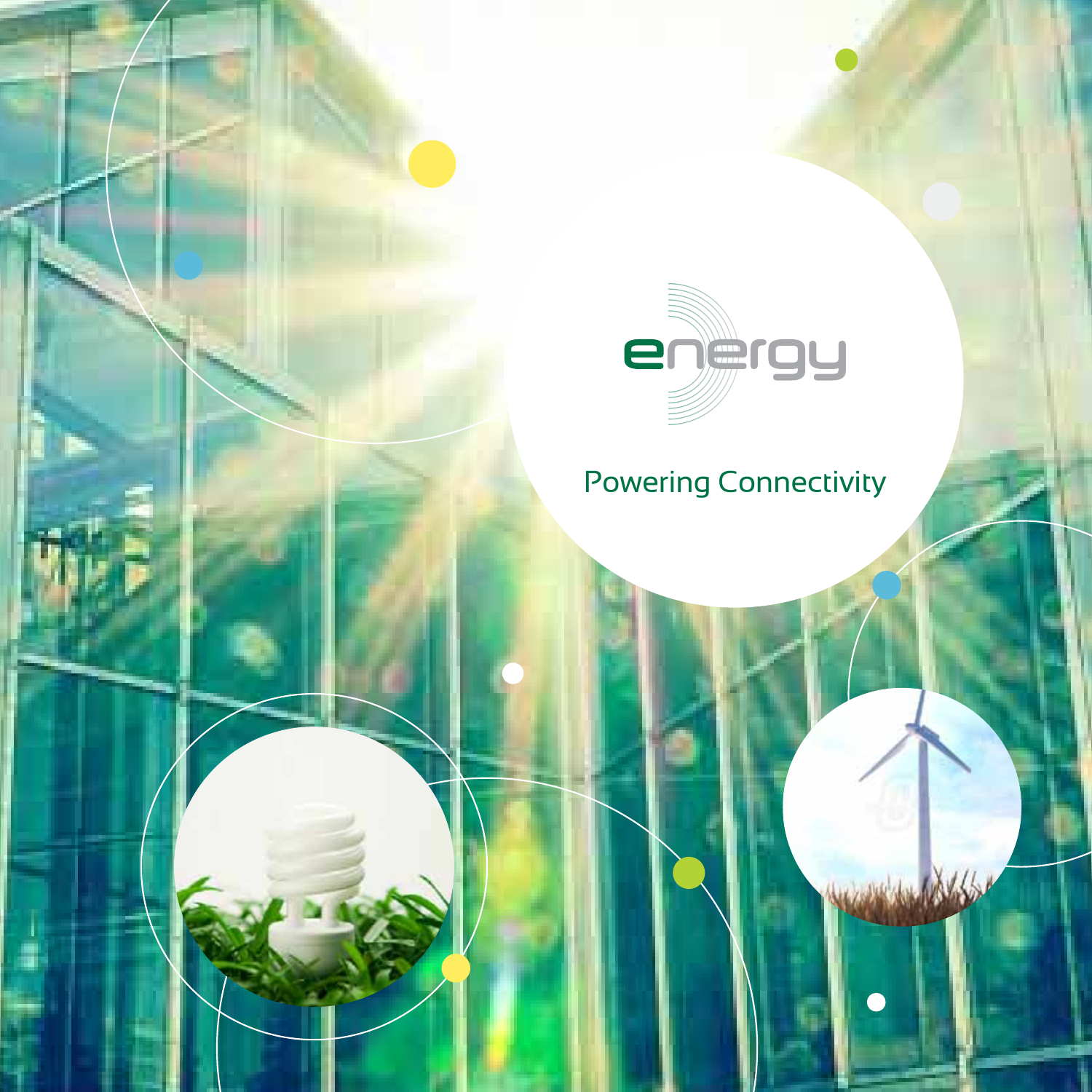Advanced solutions to monitor, analyse and control your energy system.

We are committed in shaping the future through innovative green technology to empower connectivity. Our continuous initiatives to modernize equipment, reduce OPEX and improve productivity allow our sites to operate efficiently and at the same time, proactively reducing our carbon footprint.

We manage your energy operations & maintenance, so you can focus on what is important to you, your business.

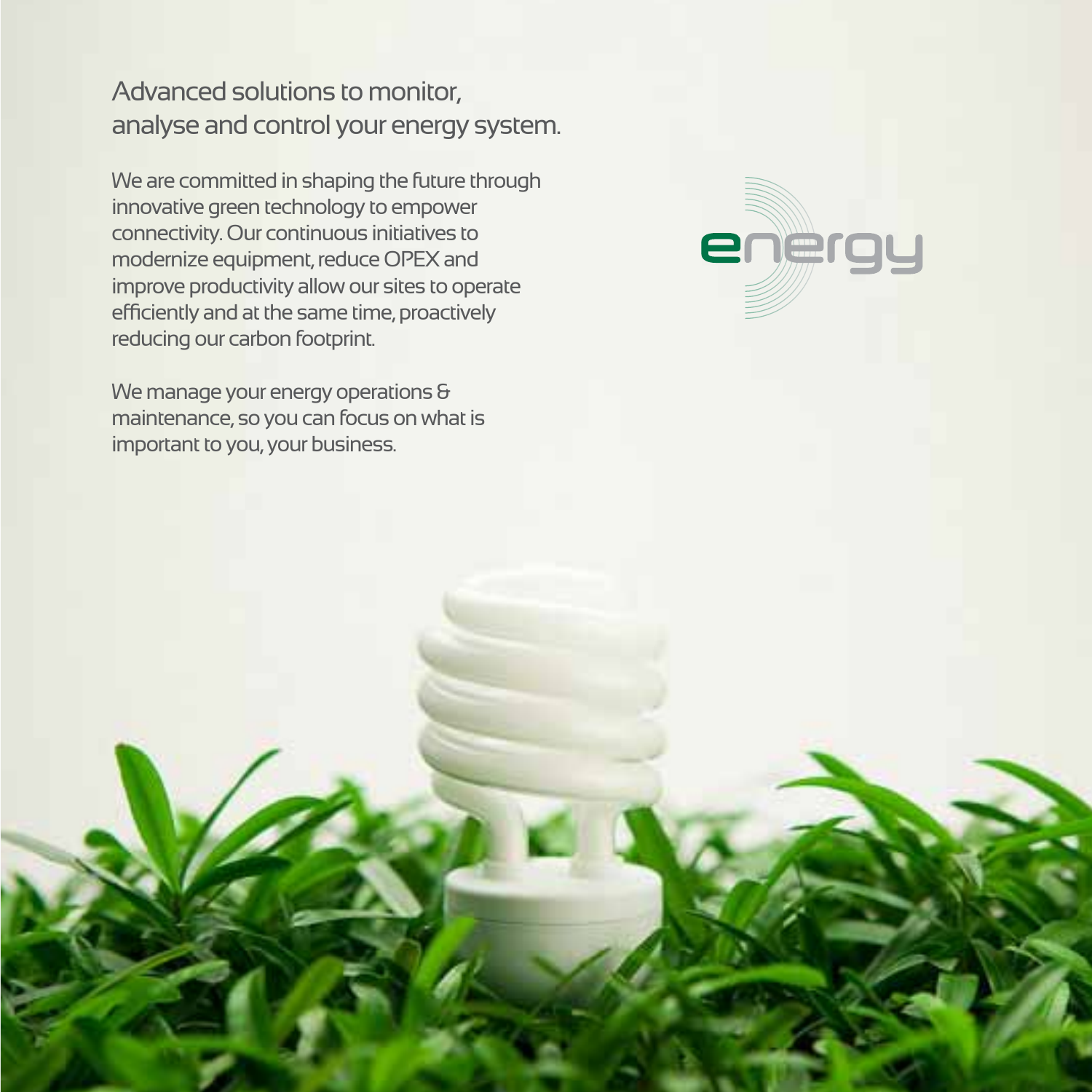#### **Challenges**

#### Tower Inefficiency Threatens Profitability

Operators face challenges in powering their existing networks, both off-grid and on-grid, due to unreliable power supply and heavy reliance on Diesel Generator.

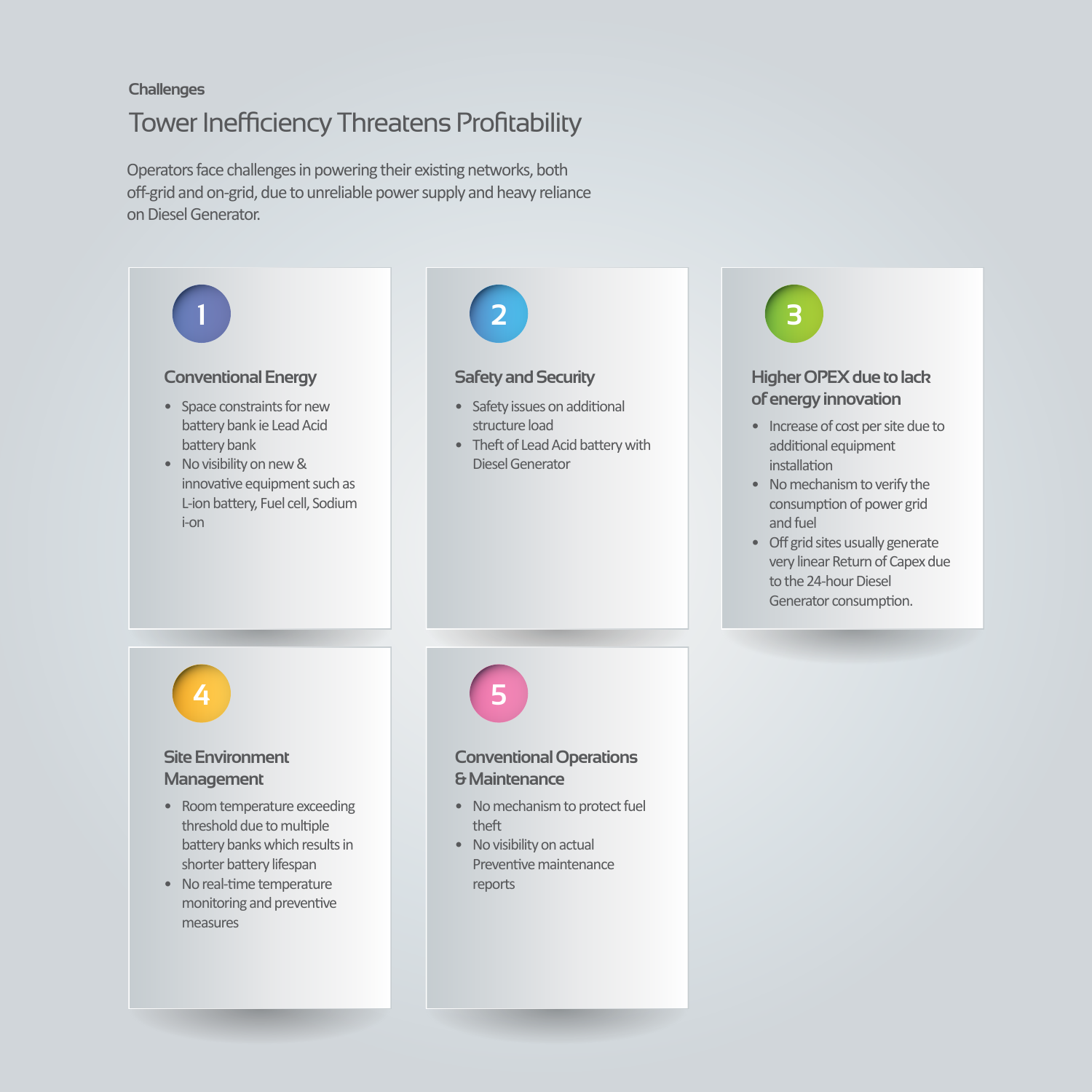## Energy Solutions That Fit Your Business Needs **Product Portfolio**

Energy is a reliable infrastructure that will assist you in streamlining your business functions. Your needs are unique and specific to your goals. Keeping this in mind, you can choose a solution that best suits your needs.

energy

**Creen Energy Provides and manages and manages of the contract of the contract of the contract of the contract of the contract of the contract of the contract of the contract of the contract of the contract of the contract** partial and/or all energy requirements with cost of consumables passed through to customers **Energy Ala Carte**

Provides and manages all energy requirement including the cost of consumables with an agreed SLA. **Energy as a Service**

Provides and manages all energy requirement with an agreed SLA with **Zero carbon emission.** 



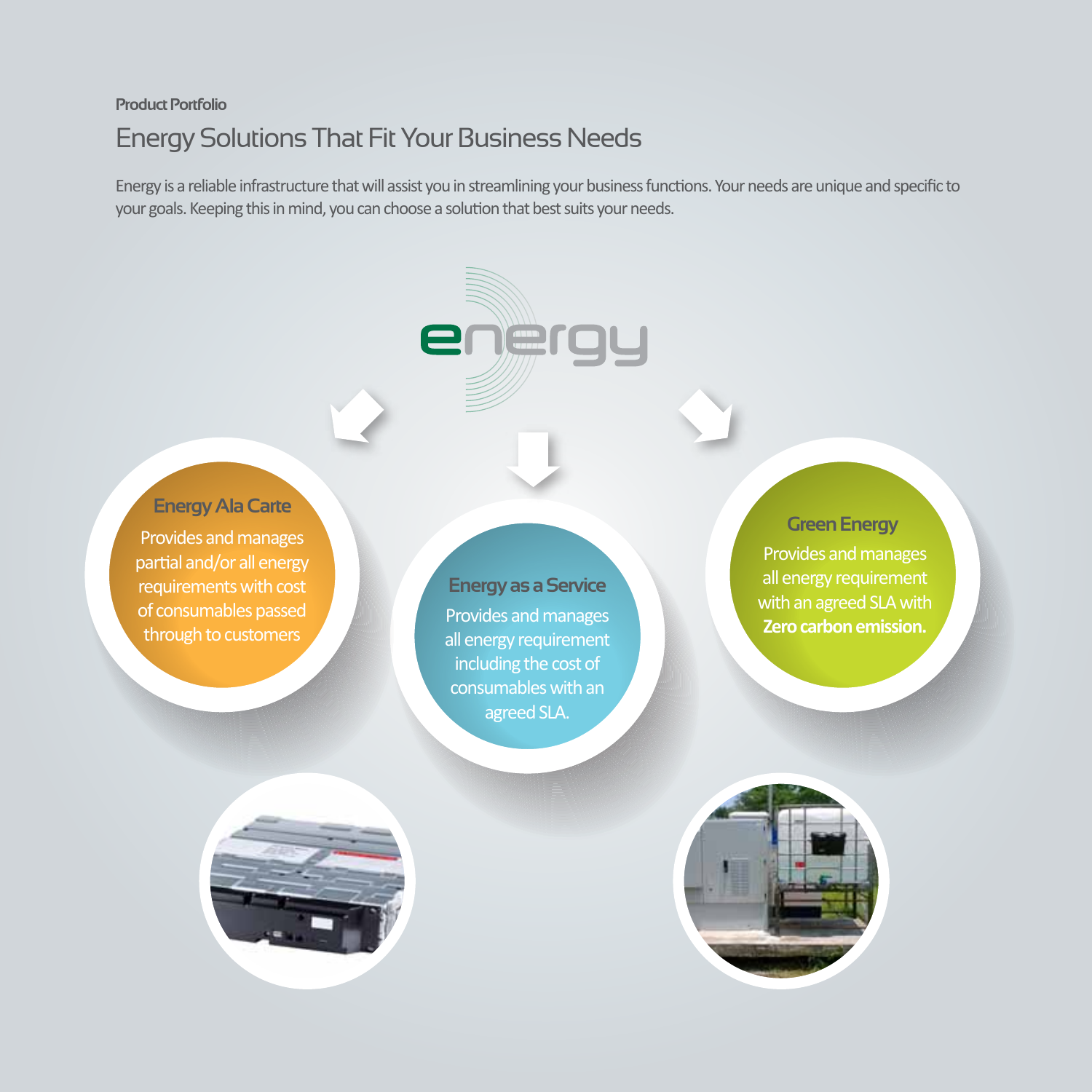# Designing Solutions with Scalability, Robustness and Usability in Mind **Product Concept**

Energy is committed to delivering flexible & scalable solutions that optimizes performance and reduces the overall total cost of operations through innovation.

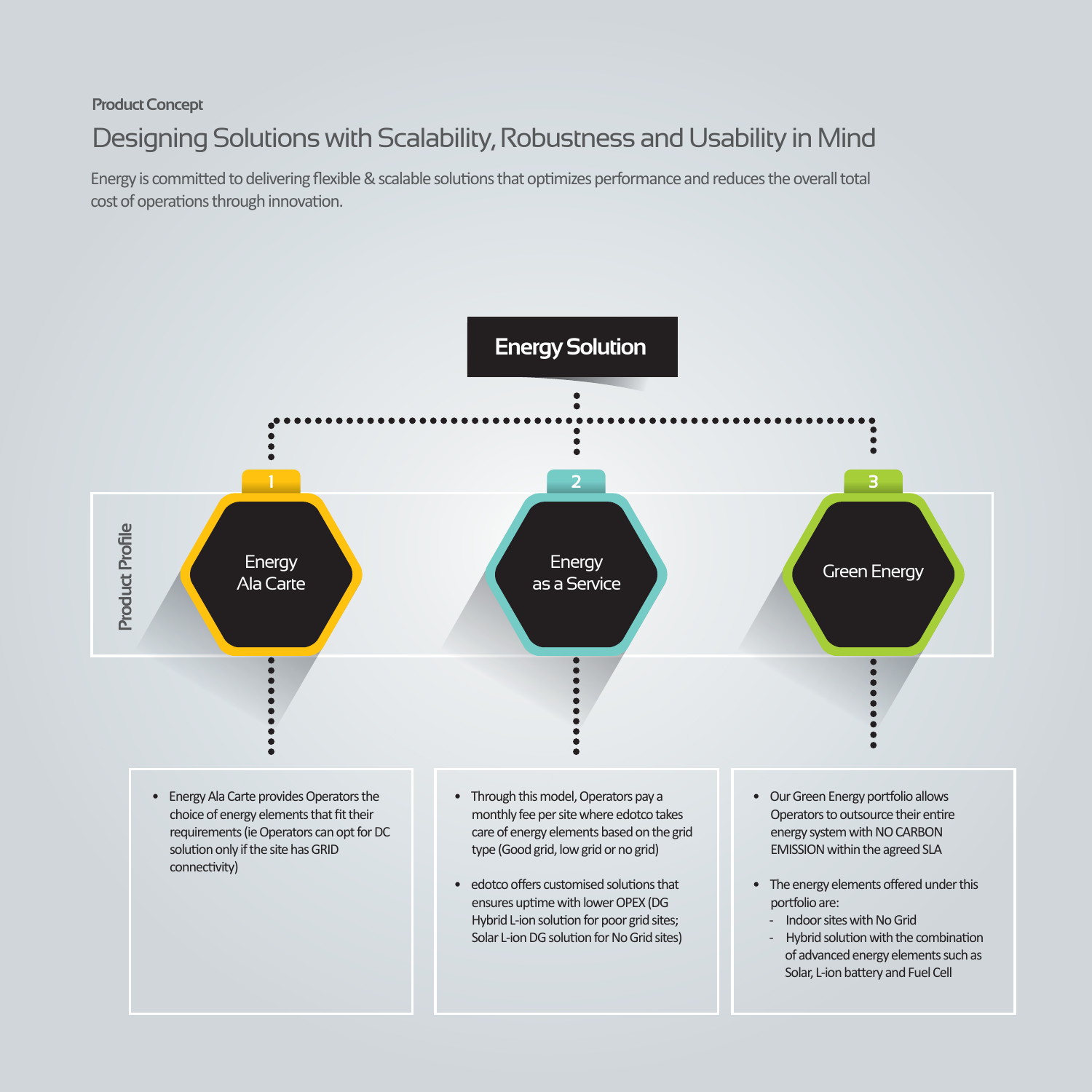## Achieve Measurable Business Impact **Product Offering**

| <b>Grid Type</b>  | <b>Power Availability</b><br>(Hrs/Day) | <b>Solution</b>           |    |                            |                            |                           |                          |
|-------------------|----------------------------------------|---------------------------|----|----------------------------|----------------------------|---------------------------|--------------------------|
|                   |                                        | <b>AC</b>                 | DC | <b>DG</b>                  | Energy+                    | <b>Consumables</b>        | <b>Product Portfolio</b> |
| <b>Good Grid</b>  | $22 - 24$                              |                           |    | $\boldsymbol{\mathsf{X}}$  | $\boldsymbol{\mathcal{U}}$ | $\overline{\textbf{x}}$   | a. Energy Ala Carte      |
| Low/Bad Grid      | $<16-21$                               |                           |    |                            |                            | $\boldsymbol{\mathsf{X}}$ | a. Energy Ala Carte      |
| Good/Bad/Low Grid | $<16-24$                               | V                         |    |                            |                            |                           | b. Energy as a Service   |
| No Grid           | Nil                                    | $\overline{\textbf{x}}$   |    | $\boldsymbol{\mathscr{U}}$ | V                          | V                         | b. Energy as a Service   |
| Low/Bad Grid      | $<16-21$                               | V                         |    | X                          | $\boldsymbol{\mathscr{U}}$ |                           | c. Green Energy          |
| No Grid           | <b>Nil</b>                             | $\boldsymbol{\mathsf{X}}$ |    | $\boldsymbol{\mathsf{X}}$  |                            |                           | c. Green Energy          |

Visually analyse overall energy usage pattern, critical alerts, and failures. Track key performance indicators.

• Energy Ala Carte: Based on operator's particular requirements. Electricity & Fuel Consumables will be passed through

• Energy as a Service: Elements of the package will be determined by edotco & Operator based on Grid Type with an agreed SLA

• Energy + is the advanced alternate energy source of AC & DC such as Solar, Wind, Fuel Cell, L-ion Battery and others

• All sites with our Energy capability will be "echorised". There are 2 price options: 1) Monthly fee 2) Price per KW hour

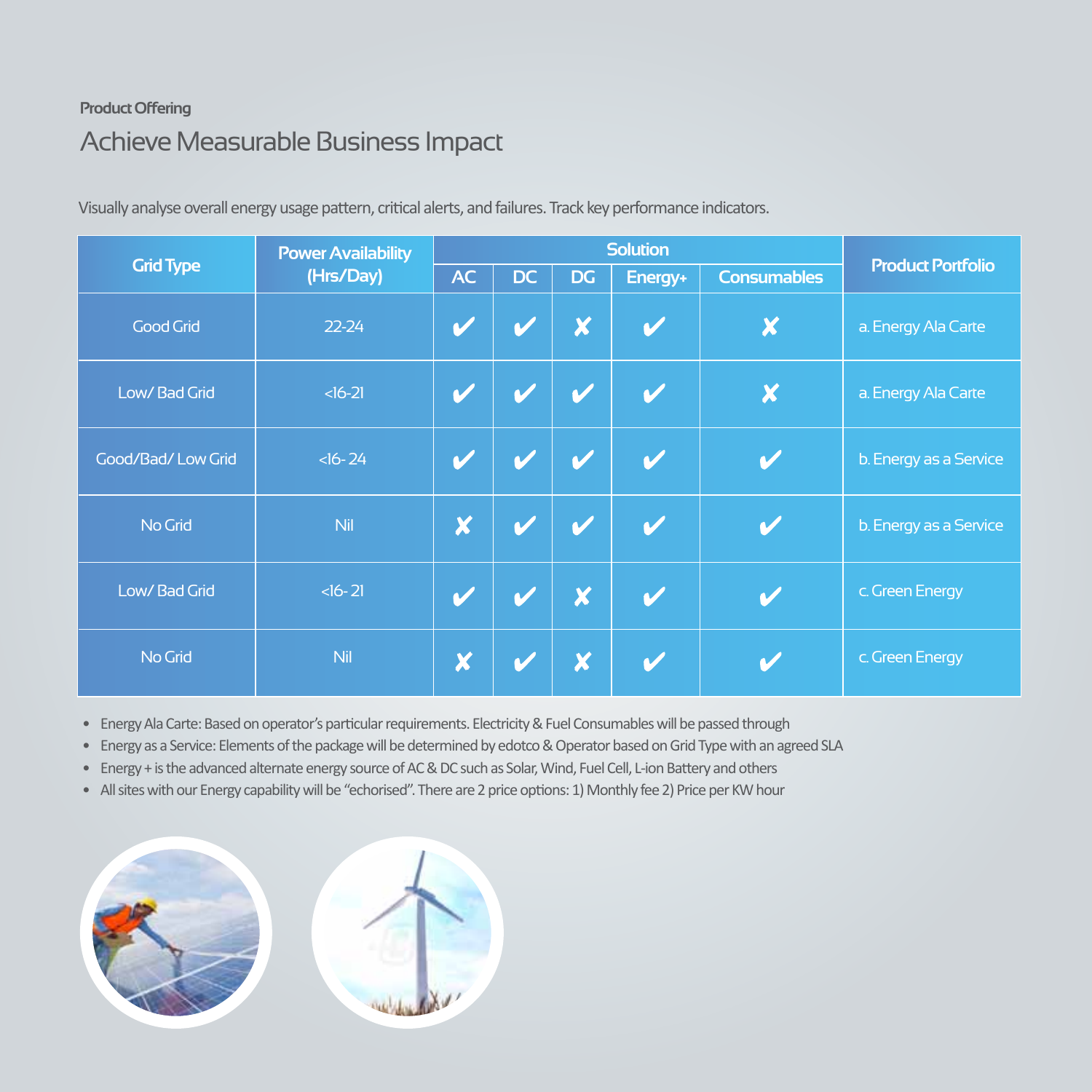**Unique Value Proposition**

#### The Benefits to Your Business